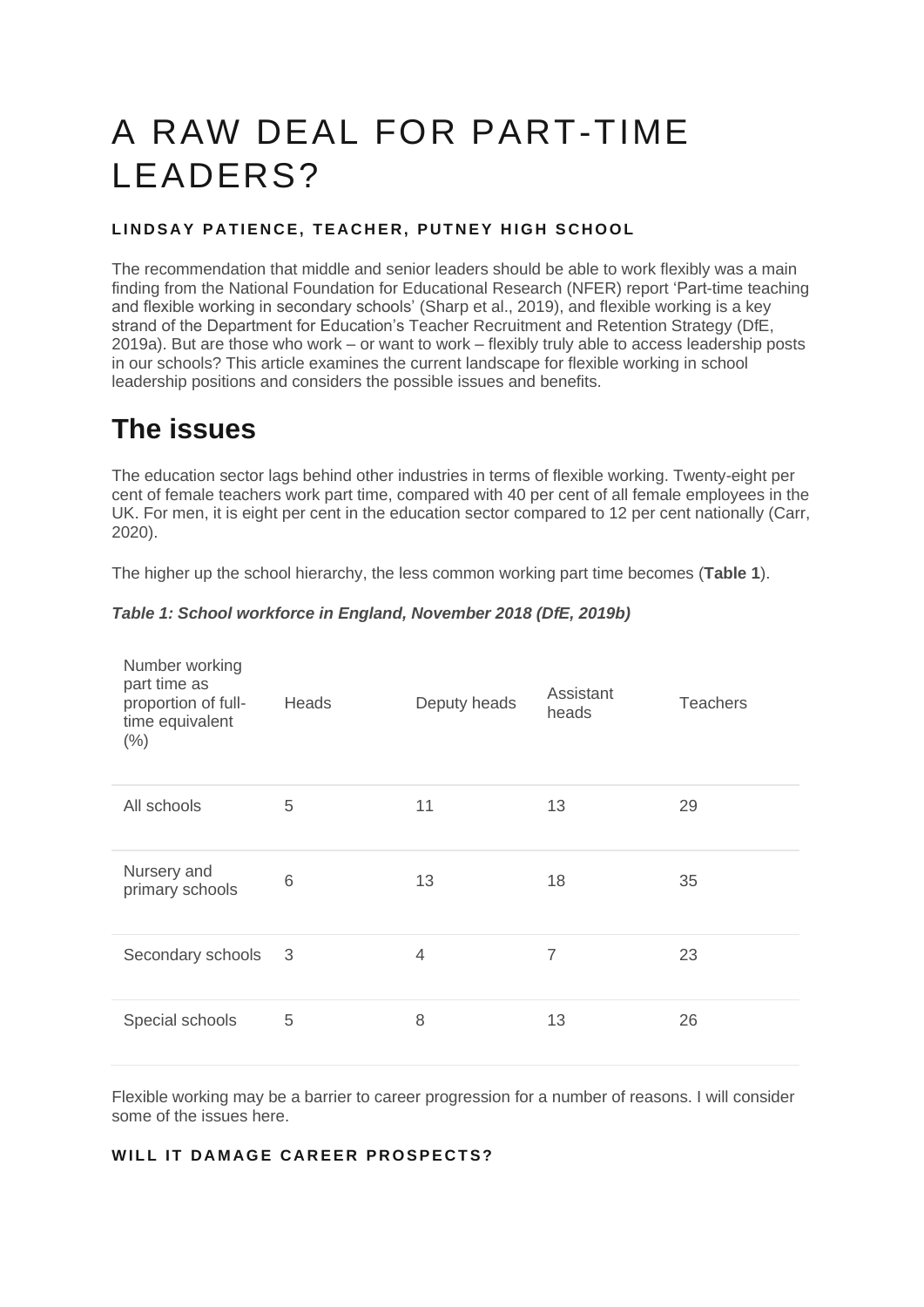Teachers fear that working flexibly will hamper their career progression. A Teacher Tapp (2020) survey showed that 67 per cent of more than 5,000 teachers said that their headteacher/manager would be unlikely to allow them to work part time. Seventy per cent said that working part time would damage their future career prospects. Interestingly, men were 10 percentage points more likely to say that their career prospects would be affected.

#### WILL FLEXIBLE WORKING REQUESTS BE ACCEPTED?

Many feel that their flexible working request would not be accepted. A DfE-commissioned report showed that 29 per cent of 1,589 school leaders had declined flexible working requests in their schools (CooperGibson Research, 2019). This figure may mask a situation where people do not even make the flexible working request in the first place because they are certain that it will be rejected or harm their career progression. A Twitter poll of 282 people working in schools (Patience, 2020a) showed that 24 per cent had not made their request because they were sure that it would be rejected.

These fears appear to be justified. The NFER's research (Sharp et al., 2019) found that several of the school leaders interviewed would not agree to middle or senior leaders working part time. They thought that it 'would make it impossible to undertake strategic duties, manage staff and lead teams effectively' (p. ii).

#### **IS LEADERSHIP COMPATIBLE WITH FLEXIBLE WORKING?**

Some schools do not see leadership as compatible with working flexibly. Anecdotes from the MaternityTeacher PaternityTeacher Project and Flexible Teacher Talent network provide examples of school leaders across all levels and settings who have had flexible working requests turned down. It is relatively common to be allowed to work flexibly but to have to give up leadership responsibilities. For example, a full-time head of English can return to work four days a week after maternity leave but only if the leadership role is relinquished.

Senior leaders identify a number of constraints on implementing flexible working in schools, usually relating to resource and capacity issues. CooperGibson's 'Exploring flexible working practice in schools' final report from November 2020 reported that some senior leaders 'did not believe that flexible working arrangements were compatible with leadership roles (including their own). They were particularly sceptical that part-time, job share or split role arrangements could be effective for leadership positions.' (pp. 36–37) The report reflects concerns from school leaders about issues arising when they are not at school and the increased pressure on others if someone in the leadership team works flexibly.

#### ARE LEADERS WORKING FLEXIBLY GIVEN ADEQUATE PAY, TIME AND **DEVELOPMENT OPPORTUNITIES?**

Even when flexible working requests are accepted, there are still barriers to career progression, development and chances of success. A Twitter poll of 236 part-time teachers holding Teaching and Learning Responsibilities (TLR; Patience, 2020b) showed that 50 per cent of these postholders were expected to complete their entire leadership responsibility but for only partial pay. There are examples of leaders being allowed to work flexibly for a term or a year to see how it goes before making a longer-term decision. This puts those working flexibly under additional pressure during this probationary period. Combined with a failure to provide access to development opportunities or pro rata provision for performance objectives and responsibilities, this can result in those working flexibly feeling like they have been set up to fail.

### **The importance of career progression for those working flexibly**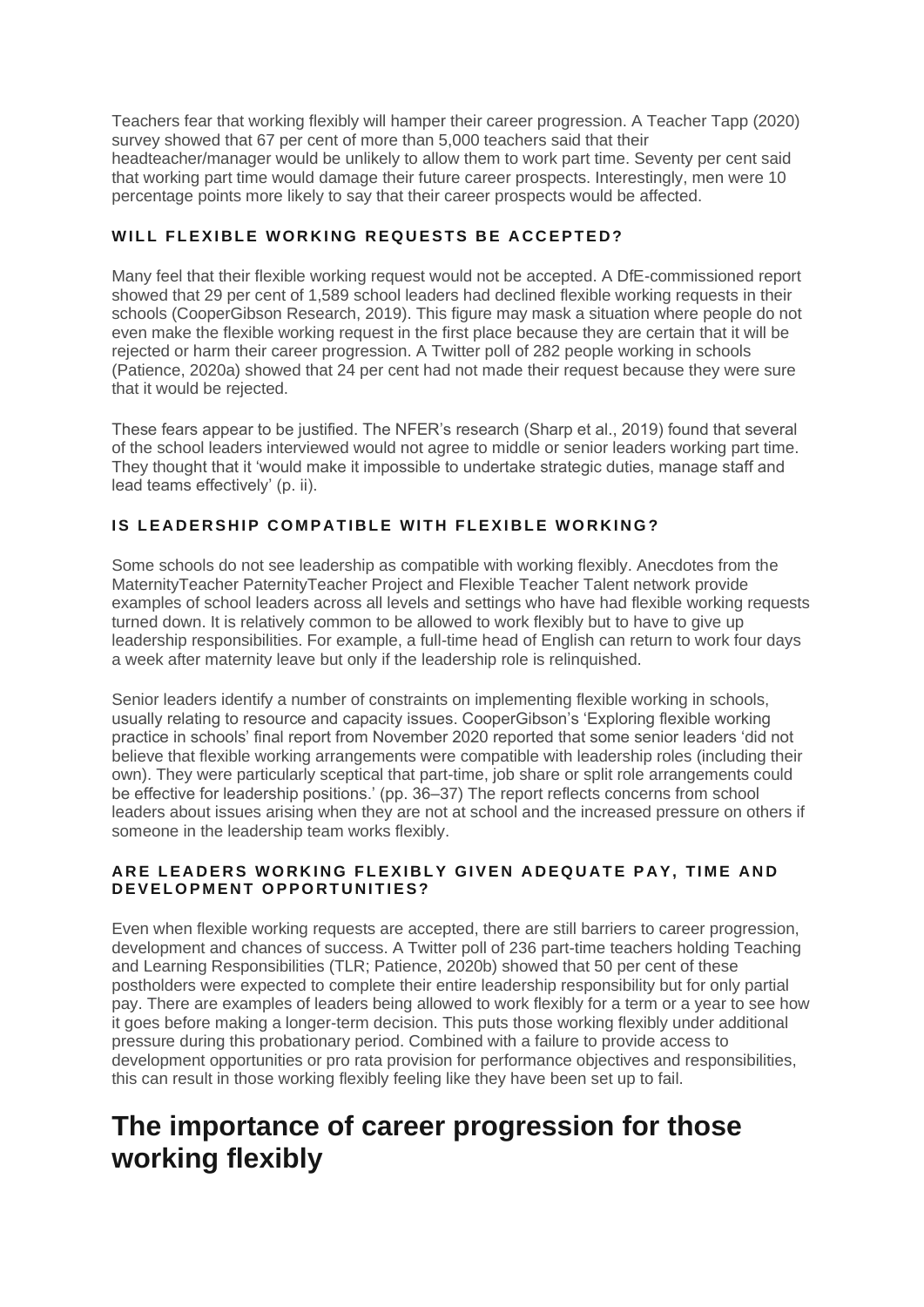Attracting and retaining our next generation of teachers and school leaders is going to require better flexible working practices in our schools. Ninety-two per cent of younger workers either work flexibly or say that they want to (Timewise, 2017a).

We need to embrace flexibility in leadership in order to address the gender pay gap. The numbers of women aged 30 to 39 leaving the profession and those who return after maternity to a role with less responsibility represent a huge loss of talent. Analysing the median hourly rates for male and female employees based on data from the Office for National Statistics, the TUC found that female education workers earned 25.9 per cent less than men (Hazell, 2019).

In the UK, 87 per cent of employees either work flexibly already or would like to, but fewer than one in 10 job adverts offers flexible working (Timewise, 2017a). Fifty-two per cent of job applicants are nervous to ask about flexible working, and 42 per cent fear that asking would damage their chance of getting the job (Timewise, 2013). 'The result is that many excellent candidates get stuck in their flexible jobs, preferring to stay in place even if it means they miss out on career progression.' (Timewise, 2017b) Many teachers who have secured the flexibility that they need in a current post or school may feel stuck in that role through fear of not finding the same flexibility in a promoted post or in another school with better progression prospects.

One of the NFER's conclusions was that 'Governors and school leaders should enable middle and senior leaders to adopt part-time working' (Sharp et al. 2019, p. v). If only full-time workers can be leaders then the leadership talent pool is limited. Where teachers have to choose between leadership and part time, they may be forced out of the profession, work beneath their level of experience and/or potential, or be forced into working full time against their wishes. Offering greater opportunity for flexibility for leaders will result in a more distributed model of leadership and better succession planning, as well as improving recruitment and retention of school leaders.

# **The good news**

According to DfE workforce data (DfE, 2019b), as of 2018, there are now 2,186 part-time assistant heads in England's primary schools. As a proportion of the full-time equivalent workforce, this has increased from 12 per cent to 18 per cent. The latest figures show that there are 1,208 part-time heads in England, up from 733 in 2010, and there are nearly 2,000 part-time deputy heads, up from 1,348 eight years ago.

Flexible working is becoming more common in our schools. Data from Twitter polls (Patience, 2017; 2020a), with over 400 responses in total, has shown an increase in flexible working requests being accepted from 40 per cent to 61 per cent (see **Figure 1**). While this sample is small and unsophisticated, it is hopefully a sign that flexible working is viewed more positively now than it was a few years ago.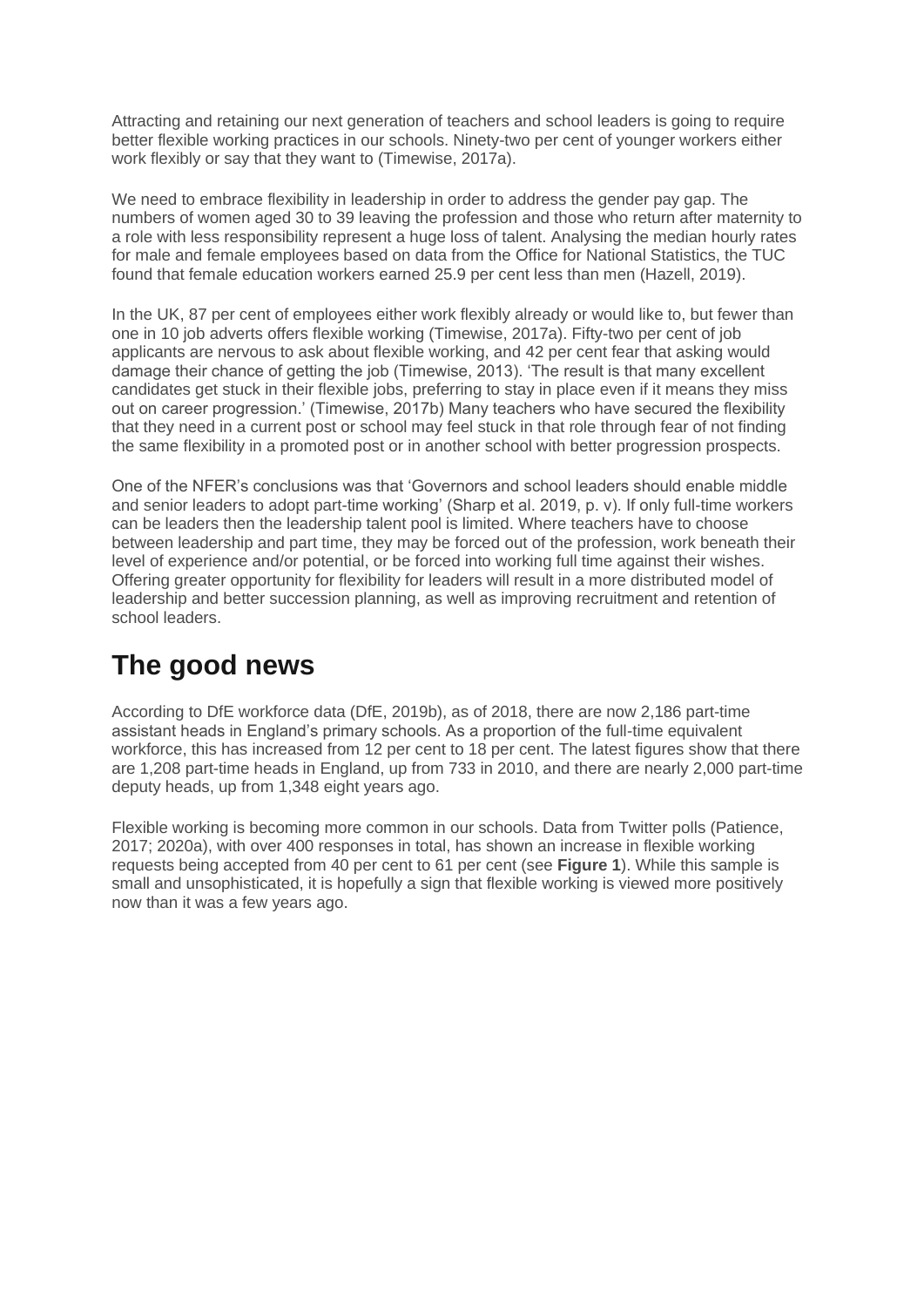FIGURE 1: TWITTER POLL ON FLEXIBLE WORKING REQUESTS (PATIENCE, 2017, 2020A)



Have you made a request for flexible working in school?

### **What can schools do?**

#### **CULTURE**

Flexible working should be for everyone: men, women, leaders, classroom teachers, parents, non-parents. If leaders can usualise it, role-model it and review it, it will become seen as a viable option for those also wishing to progress their careers. The opinion of the headteacher is still the main driving factor in the introduction and success of flexible working in schools (Sharp et al., 2019). Schools that use flexible working in a planned and proactive way rather than in a reactive and last-resort manner gain most from the benefits.

#### **R E C R U I T M E N T**

Advertise jobs with flexibility, particularly at leadership level. Be open in interviews to questions and discussions about flexible working. In fact, you can make yourself more attractive to a wider pool of applicants if you mention flexibility in your adverts and build in opportunity to discuss it in your interview process (TESGlobalCorp, 2017).

#### **TEACHING AND LEARNING RESPONSIBILITIES**

Careful consideration should be made of TLR payments and responsibilities. A blanket rule of no part-time TLRs is limiting and unfair. If postholders are working part time, then either their pay or their responsibilities need to be adjusted to reflect this. If a maths lead has a 0.6 contract, they should either be paid the full TLR for the entire responsibility or they should be paid 0.6 of the TLR payment, with a corresponding 0.6 of the responsibilities.

#### **CONTINUED PROFESSIONAL DEVELOPMENT (CPD)**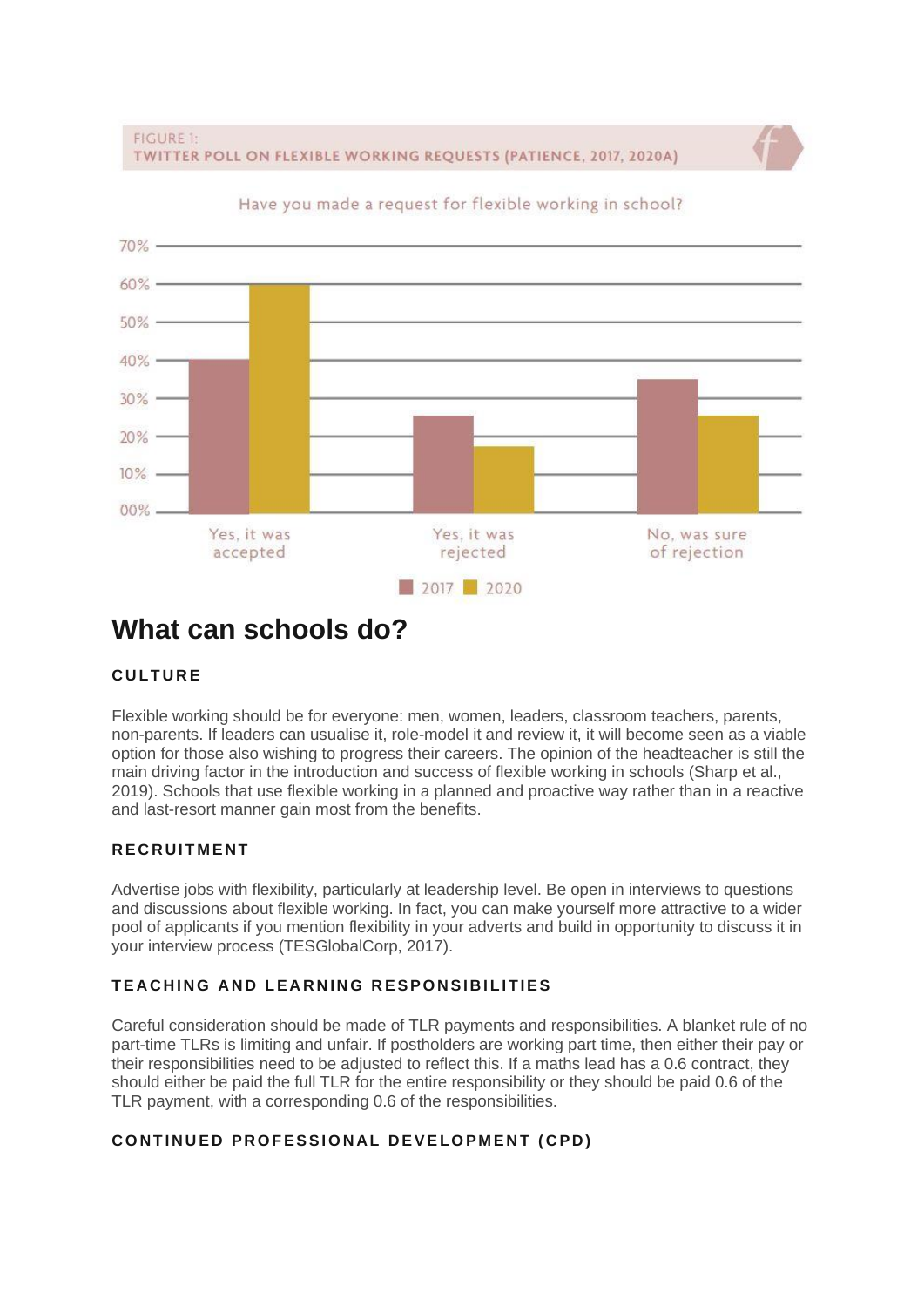School leaders should consider when and how CPD is offered and delivered. Can part-time staff still access it? Online or recorded delivery may help with this. Leaders should not assume that part-time workers don't want to develop themselves. Considering all employees as individuals and finding ways to fit CPD provision to their needs and access requirements is important in effectively developing and retaining staff and providing a pipeline for future leadership and succession.

#### LINE MANAGERS

Training for line managers in managing return to work after maternity and managing part-time staff can help with the CPD provision and planning for part-time employees, as well as encouraging and better supporting flexible working requests. Line managers should be enabled to strategically deploy, develop and support those working – or seeking to work – flexibly in their teams. Don't overlook part-time colleagues for training or promotion opportunities. Leaders and teachers should be able to work together to see how it could work and be mutually beneficial for the school and the individual.

# **What can individuals do?**

#### **FLEXIBLE WORKING REQUESTS**

When making flexible working requests, focus on the benefits that the arrangements would bring to the school as well as to you. Consider and address the challenges and questions that may be perceived for your school context. Seek support from networks such as the MaternityTeacher PaternityTeacher Project, Flexible Teacher Talent and WomenEd.

#### **A P P L I C A T I O N S**

When applying for roles that are advertised flexibly, be clear and open in discussions about your wishes and requirements. There is always a degree of flexibility required on the part of both the employer and the employee if arrangements are to be successful, so don't demand a certain day of the week off unless you really need it. You may also wish to consider applying for jobs advertised as full time and then discussing flexible working either before the interview stage or after you have secured the role.

#### **C O N F I D E N C E**

Robbert Rietbroek, chief executive of PepsiCo Australia and New Zealand, asks his executive team to 'leave loudly' when they head home from the office (cited in Chung, 2017). He wants to usualise a healthy work–life balance and show that the organisation supports flexible working. If you work flexibly in a school, be proud of that; show others that is not something to be embarrassed about. I do not refer to my non-school days as my 'days off'. I am in school three days a week and I am paid accordingly; I don't get 'extra' time off.

It is important too for teachers working – or seeking to work – flexibly to be confident in their discussions and negotiations about working arrangements. Don't accept that there is no clear policy for attendance to INSET days or parents' evenings. Ask about what happens if you attend a training course on your non-school day and check that your pension is being calculated properly. It is easy for those who have their flexible working requests granted, especially those in leadership positions, to feel so grateful and lucky that they don't want to make a fuss. But every time that you clarify a policy or challenge something that is unfair, you are making it easier for all of those flexible workers who come after you.

### **Case studies**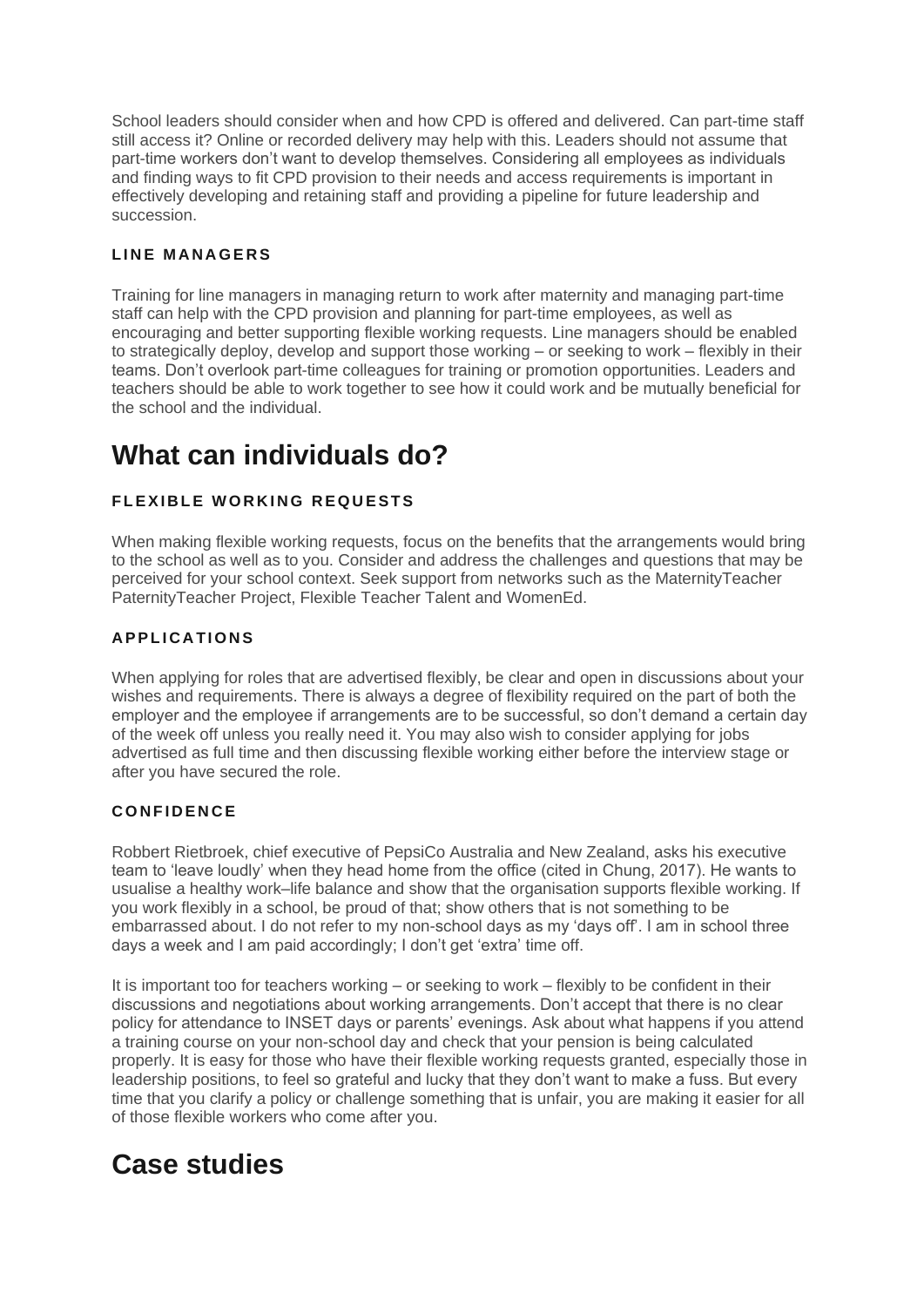Sharing success stories is key to showing that flexibility can work in their situation, role or context. The more that we see flexible working in school leadership, the easier it will become. It will be better managed, easier to secure and seen as less of a risk and novelty. Schools or leaders who have never seen flexible working before or, worse, have seen it not work well, will inevitably be reticent about trying to overcome the challenges of offering it to leaders in their schools. Case studies of success, particularly in a similar context, can help to change this.

# **Conclusion**

The demand for flexible working in our schools is growing, as is the understanding of how it can be successful at all levels of the organisation. There are undoubtedly challenges, real and perceived, but if we want schools to be diverse, modern and successful workplaces, then we can no longer just ignore the option of allowing school leaders to work flexibly.

**T H I S A R T I C L E W A S O R I G I N A L L Y F E A T U R E D I N " I M P A C T : J O U R N A L O F T H E C H A R T E R E D C O L L E G E O F T E A C H I N G " I N F E B R U A R Y 2 0 2 0 .**

# **References**

Carr J (2020) £500k to boost flexible working and drive staff retention. *Schools Week*, 17 October, 20. Available at: [https://schoolsweek.co.uk/500k-to-boost-flexible-working-and-drive](https://schoolsweek.co.uk/500k-to-boost-flexible-working-and-drive-staff-retention/)[staff-retention](https://schoolsweek.co.uk/500k-to-boost-flexible-working-and-drive-staff-retention/) (accessed 26 October 2020).

Chung F (2017) Why PepsiCo CEO asks his team to 'leave loudly'. News.com.au. Available at: [www.news.com.au/finance/work/leaders/why-pepsico-ceo-asks-his-team-to-leave](https://www.news.com.au/finance/work/leaders/why-pepsico-ceo-asks-his-team-to-leave-loudly/news-story/5467b3ffff387c3a5dd79ac3a245c868)[loudly/news-story/5467b3ffff387c3a5dd79ac3a245c868](https://www.news.com.au/finance/work/leaders/why-pepsico-ceo-asks-his-team-to-leave-loudly/news-story/5467b3ffff387c3a5dd79ac3a245c868) (accessed 8 December 2020).

CooperGibson Research (2019) Exploring flexible working practice in schools. Literature review. Available at: <https://assets.publishing.service.gov.uk/government/uploads/system/> uploads/attachment\_data/file/773794/Exploring\_flexible\_working\_pr actice in schools.pdf (accessed 8 December 2020).

CooperGibson Research (2020) Exploring flexible working practice in schools – final report. Available at: [https://assets.publishing.service.gov.uk/government/uploads/system/uploads/attachment\\_dat](https://assets.publishing.service.gov.uk/government/uploads/system/uploads/attachment_data/file/938537/Exploring_flexible_working_practice_in_schools_-_final_report.pdf) [a/file/938537/Exploring\\_flexible\\_working\\_practice\\_in\\_schools\\_-\\_final\\_report.pdf](https://assets.publishing.service.gov.uk/government/uploads/system/uploads/attachment_data/file/938537/Exploring_flexible_working_practice_in_schools_-_final_report.pdf) (accessed 8 December 2020).

Department for Education (DfE) (2019a) Teacher Recruitment and Retention Strategy. London: DfE. Available at: [www.gov.uk/government/publications/teacher-recruitmentand-retention-strategy](https://www.gov.uk/government/publications/teacher-recruitmentand-retention-strategy) (accessed 8 December 2020).

Department for Education (DfE) (2019b) School workforce in England: November 2018. Available at: [www.gov.uk/government/statistics/school-workforce-in-england-november-2018](https://www.gov.uk/government/statistics/school-workforce-in-england-november-2018) (accessed 26 October 2020).

Hazell W (2019) Pay gap means women in education 'work free 95 days a year'. *TES*, 6 March, 19. Available at: [www.tes.com/news/pay-gap-means-women-education-work-free-95-days](http://www.tes.com/news/pay-gap-means-women-education-work-free-95-days-year)[year](http://www.tes.com/news/pay-gap-means-women-education-work-free-95-days-year) (accessed 26 October 2020).